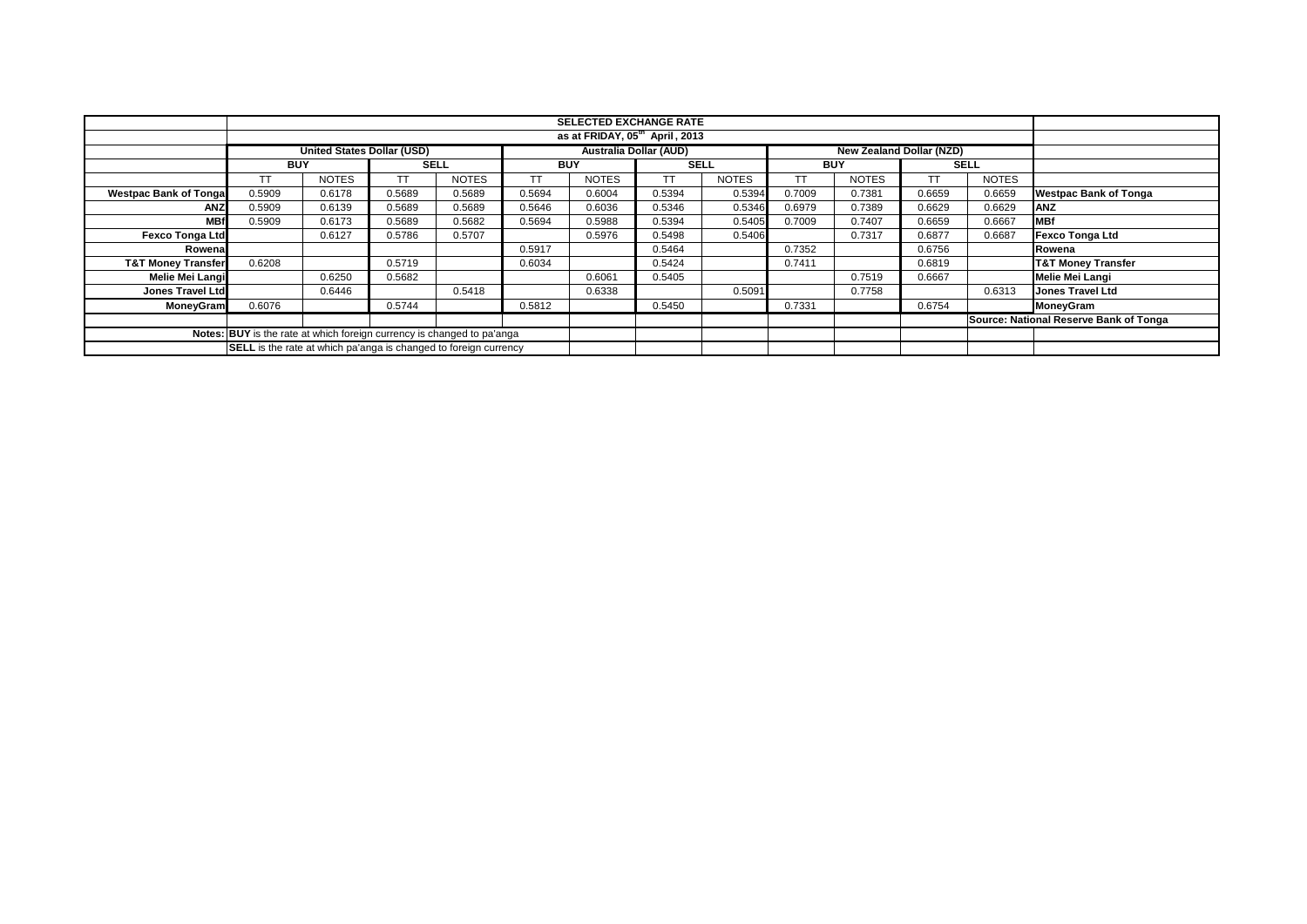|                                                                        |                                   |              |        |              |            |              | <b>SELECTED EXCHANGE RATE</b><br>as at FRIDAY, 12th April, 2013 |              |            |              |                                 |              |                                        |
|------------------------------------------------------------------------|-----------------------------------|--------------|--------|--------------|------------|--------------|-----------------------------------------------------------------|--------------|------------|--------------|---------------------------------|--------------|----------------------------------------|
|                                                                        |                                   |              |        |              |            |              |                                                                 |              |            |              |                                 |              |                                        |
|                                                                        | <b>United States Dollar (USD)</b> |              |        |              |            |              | <b>Australia Dollar (AUD)</b>                                   |              |            |              | <b>New Zealand Dollar (NZD)</b> |              |                                        |
|                                                                        | <b>BUY</b>                        |              |        | <b>SELL</b>  | <b>BUY</b> |              | <b>SELL</b>                                                     |              | <b>BUY</b> |              |                                 | <b>SELL</b>  |                                        |
|                                                                        | TT                                | <b>NOTES</b> |        | <b>NOTES</b> |            | <b>NOTES</b> | <b>TT</b>                                                       | <b>NOTES</b> | TТ         | <b>NOTES</b> | TT                              | <b>NOTES</b> |                                        |
| <b>Westpac Bank of Tongal</b>                                          | 0.5975                            | 0.6244       | 0.5755 | 0.5755       | 0.5695     | 0.6005       | 0.5395                                                          | 0.5395       | 0.6914     | 0.7286       | 0.6564                          | 0.6564       | <b>Westpac Bank of Tonga</b>           |
| <b>ANZ</b>                                                             | 0.5975                            | 0.6205       | 0.5755 | 0.5755       | 0.5650     | 0.6040       | 0.5350                                                          | 0.5350       | 0.6886     | 0.7296       | 0.6536                          | 0.6536       | <b>ANZ</b>                             |
| <b>MBf</b>                                                             | 0.5975                            | 0.6250       | 0.5755 | 0.5747       | 0.5695     | 0.5988       | 0.5395                                                          | 0.5405       | 0.6914     | 0.7299       | 0.6564                          | 0.6579       | <b>IMBf</b>                            |
| <b>Fexco Tonga Ltd</b>                                                 |                                   | 0.6084       | 0.5726 | 0.5665       |            | 0.6021       | 0.5523                                                          | 0.5447       |            | 0.7373       | 0.6907                          | 0.6743       | <b>Fexco Tonga Ltd</b>                 |
| Rowena                                                                 |                                   |              |        |              | 0.5917     |              | 0.5464                                                          |              | 0.7246     |              | 0.6666                          |              | Rowena                                 |
| <b>T&amp;T Money Transfer</b>                                          | 0.6205                            |              | 0.5716 |              | 0.6067     |              | 0.5457                                                          |              | 0.7406     |              | 0.6754                          |              | <b>T&amp;T Money Transfer</b>          |
| Melie Mei Langi                                                        |                                   | 0.6329       | 0.5747 |              |            | 0.6061       | 0.5405                                                          |              |            | 0.7407       | 0.6579                          |              | <b>Melie Mei Langi</b>                 |
| <b>Jones Travel Ltd</b>                                                |                                   | 0.6515       |        | 0.5481       |            | 0.6342       |                                                                 | 0.5095       |            | 0.7661       |                                 | 0.6225       | <b>Jones Travel Ltd</b>                |
|                                                                        |                                   |              |        |              |            |              |                                                                 |              |            |              |                                 |              | Source: National Reserve Bank of Tonga |
| Notes: BUY is the rate at which foreign currency is changed to pa'anga |                                   |              |        |              |            |              |                                                                 |              |            |              |                                 |              |                                        |
| SELL is the rate at which pa'anga is changed to foreign currency       |                                   |              |        |              |            |              |                                                                 |              |            |              |                                 |              |                                        |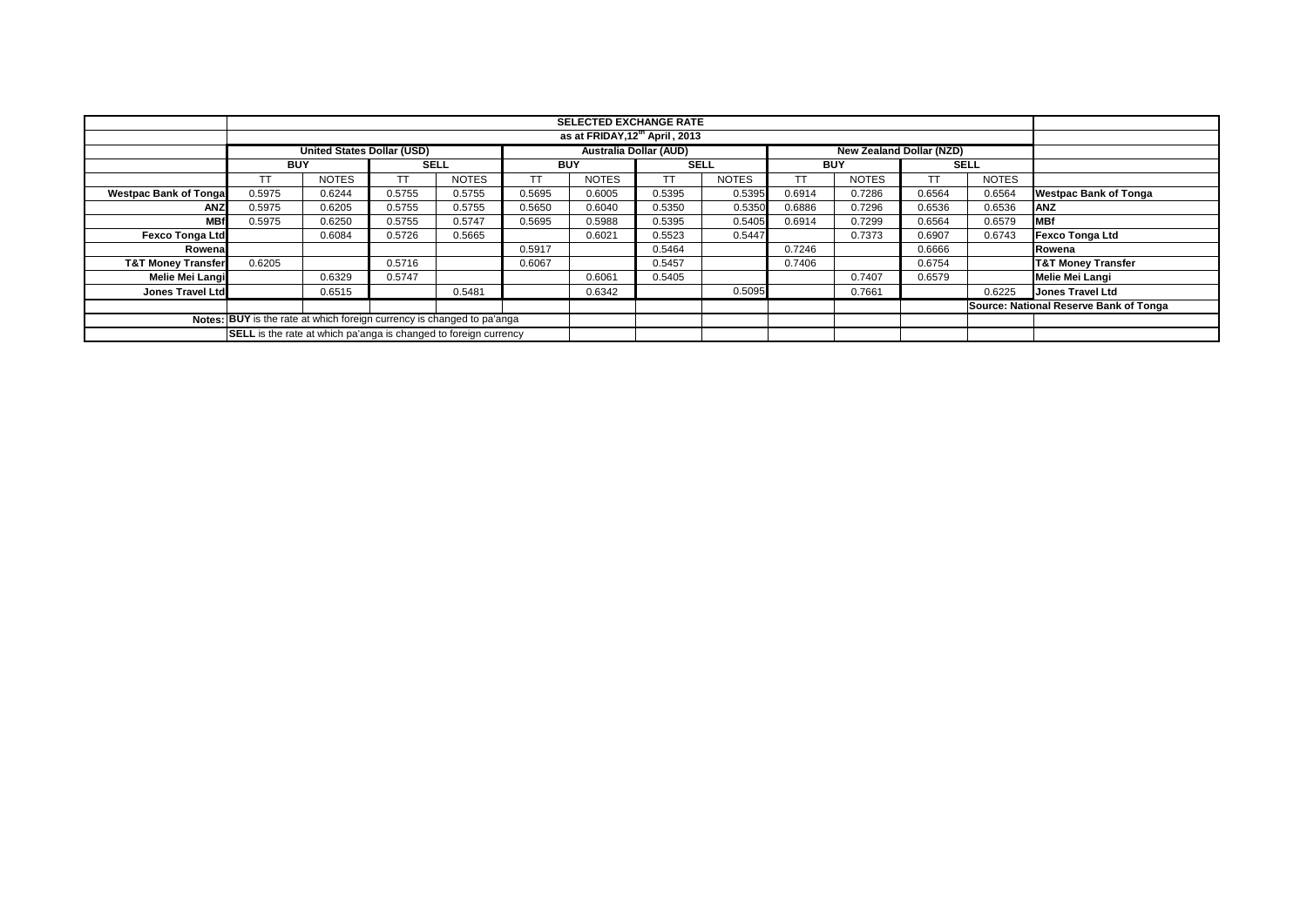|                                                                        | <b>SELECTED EXCHANGE RATE</b><br>as at FRIDAY, 19th April, 2013                                       |              |             |              |            |              |             |              |            |              |           |              |                                        |
|------------------------------------------------------------------------|-------------------------------------------------------------------------------------------------------|--------------|-------------|--------------|------------|--------------|-------------|--------------|------------|--------------|-----------|--------------|----------------------------------------|
|                                                                        |                                                                                                       |              |             |              |            |              |             |              |            |              |           |              |                                        |
|                                                                        | <b>Australia Dollar (AUD)</b><br><b>United States Dollar (USD)</b><br><b>New Zealand Dollar (NZD)</b> |              |             |              |            |              |             |              |            |              |           |              |                                        |
|                                                                        | <b>BUY</b>                                                                                            |              | <b>SELL</b> |              | <b>BUY</b> |              | <b>SELL</b> |              | <b>BUY</b> |              |           | <b>SELL</b>  |                                        |
|                                                                        | T                                                                                                     | <b>NOTES</b> |             | <b>NOTES</b> |            | <b>NOTES</b> | <b>TT</b>   | <b>NOTES</b> |            | <b>NOTES</b> | <b>TT</b> | <b>NOTES</b> |                                        |
| <b>Westpac Bank of Tonga</b>                                           | 0.5899                                                                                                | 0.6168       | 0.5679      | 0.5679       | 0.5756     | 0.6066       | 0.5456      | 0.5456       | 0.7001     | 0.7373       | 0.6651    | 0.6651       | <b>Westpac Bank of Tonga</b>           |
| ANZ                                                                    | 0.5899                                                                                                | 0.6129       | 0.5679      | 0.5679       | 0.5709     | 0.6099       | 0.5409      | 0.5409       | 0.6973     | 0.7383       | 0.6623    | 0.6623       | <b>ANZ</b>                             |
| <b>MBf</b>                                                             | 0.5899                                                                                                | 0.6173       | 0.5679      | 0.5682       | 0.5756     | 0.6061       | 0.5456      | 0.5464       | 0.7001     | 0.7353       | 0.6651    | 0.6667       | <b>MBf</b>                             |
| <b>Fexco Tonga Ltd</b>                                                 |                                                                                                       | 0.6117       | 0.5750      | 0.5697       |            | 0.6042       | 0.5531      | 0.5466       |            | 0.7311       | 0.6838    | 0.6681       | <b>Fexco Tonga Ltd</b>                 |
| Rowena                                                                 |                                                                                                       |              |             |              | 0.5882     |              | 0.5524      |              | 0.7194     |              | 0.6756    |              | Rowena                                 |
| <b>Melie Mei Langi</b>                                                 |                                                                                                       | 0.6250       | 0.5682      |              |            | 0.6135       | 0.5464      |              |            | 0.7463       | 0.6667    |              | <b>Melie Mei Langi</b>                 |
| <b>Jones Travel Ltd</b>                                                |                                                                                                       | 0.6435       |             | 0.5409       |            | 0.6404       |             | 0.5151       |            | 0.7752       |           | 0.6308       | <b>Jones Travel Ltd</b>                |
|                                                                        |                                                                                                       |              |             |              |            |              |             |              |            |              |           |              | Source: National Reserve Bank of Tonga |
| Notes: BUY is the rate at which foreign currency is changed to pa'anga |                                                                                                       |              |             |              |            |              |             |              |            |              |           |              |                                        |
| SELL is the rate at which pa'anga is changed to foreign currency       |                                                                                                       |              |             |              |            |              |             |              |            |              |           |              |                                        |